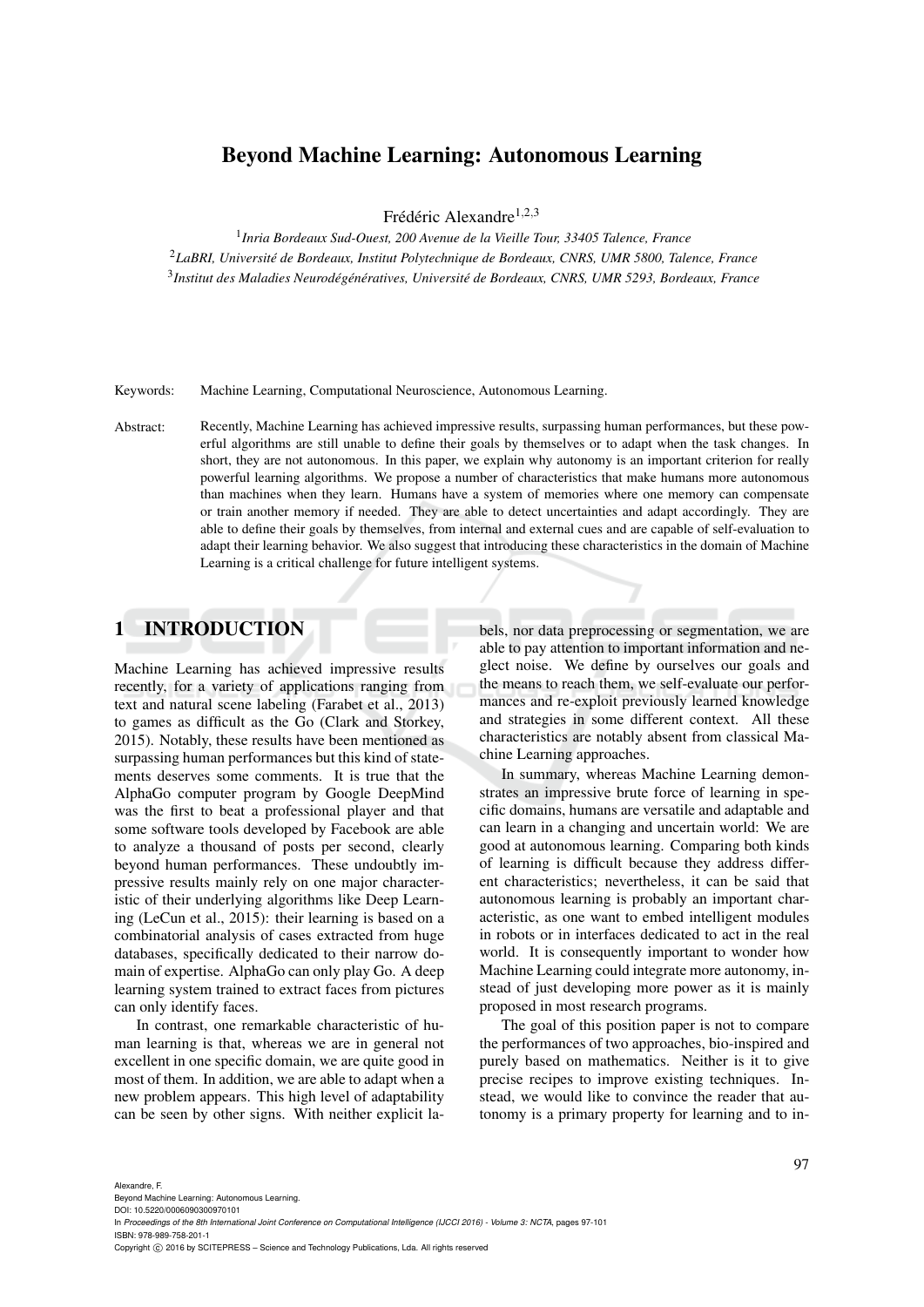troduce two kinds of information that might be useful to develop more autonomous machine learning. One the one hand, we would like to define more precisely what being autonomous means: even if this property may seem obvious, it is sometimes difficult to concretely explain which characteristics are the bases of an autonomous analysis of our situation and of the best decision to make. One the other hand, we propose to mention the main cerebral structures and circuits involved in these facets of autonomous behavior. This might be useful to decide for future research topics. To do so, we propose to describe here a series of characteristics of the human brain that participates in our capability to learn autonomously, with the idea that introducing these characteristics in artificial neural systems could orient Machine Learning toward Autonomous Machine Learning.

### 2 AN INTERACTING SYSTEM OF MEMORIES

It is known for a long time (Squire, 1992) that specific circuits in the brain are mobilized to learn explicit knowledge and others to learn procedures. These functions have been respectively addressed by recurrent (Hopfield, 1982) and layered (Rosenblatt, 1958) neural networks, the latter being the ancestor of the deep learning networks. It has also been advocated (Alexandre, 2000) that realistic models of memory should include both kinds of networks to be able to learn by heart specific events as well as generalize some skills from a set of experiences.

Besides modeling these circuits, studying their interactions is also crucial to understand how one system can compensate for or supervise another system, resulting in a more autonomous learning. In particular, interaction between systems can lead to situations where one system can propose an answer (possibly of lower quality) if the other one is too specific or is not trained enough or even if it has been damaged. It can consequently give more time to the other one to become more general or more mature, or to recover. As we will exemplify below, interaction between systems can also more directly give the opportunity to one system to send well selected cases to train the other system. In both cases, the mechanisms are internal and do not require help from the external world, hence an increased autonomy.

For example, in the domain of perceptual learning in the medial temporal lobe, models of the hippocampus can store in episodic memories important events in one trial (Kassab and Alexandre, 2015; O'Reilly and Rudy, 2001). This neural structure is also known

(McClelland et al., 1995) to form later, by consolidation in other circuits, new semantic categories. In the domain of decision-making in the loops between the prefrontal cortex and the basal ganglia, models of cerebral mechanisms are currently developed (Piron et al., 2016), by which goal-directed behavior relying on explicit evaluation of expected rewards can later become habits, automatically triggered with less flexibility but increased effectiveness.

In both cases (either perceptual or motor), the strategy of learning is first to store some specific cases of interest and to recall them if necessary. Then if it appears that similar cases frequently occur, the strategy will be to find some generality and build a generic rule or procedure to deal with such cases. Building such rules from the initially stored cases has several advantages, among which autonomy is not the least. Understanding how both kinds of memory cooperate can lead to an autonomous learning system, able to cope with facts and rules, to elaborate rules from selected facts and to decide which kind of memory is the most adapted to the current situation.

### 3 COPING WITH UNCERTAINTY

We learn the rules that govern the world and consider it uncertain for two main reasons: it can be predictable up to a certain level (stochastic rules) or non-stationary (changing rules). Whereas standard probabilistic models are rather good at tackling the first kind of uncertainty, non-stationarity in a dynamic world raises more difficult problems (Cohen et al., 2007). Learning in autonomy in the real (and hence uncertain) world consequently implies to be able to autonomously give the best explanation to the fact that a previously valid rule has given an unsatisfactory result: Is it just noise or has the rule changed ? It also implies of course to trigger the corresponding best answer (respectively modifying the level of stochasticity associated to the rule or, more critically, selecting another rule in the set of previously designed rules or elaborating a new rule).

Concerning the first point, we are studying how regions of the medial prefrontal cortex are detecting and evaluating the kind and the level of uncertainty by monitoring recent history of performance at managing correctly incoming events (Carrere and Alexandre, 2016a). Concerning the second point, these prefrontal regions and other cerebral regions sensitive to reward prediction errors are also reported to activate the release of neuromodulators like monoamines, known to play a central role in adaptation to uncertainties (Doya, 2002; Alexandre and Carrere, 2016).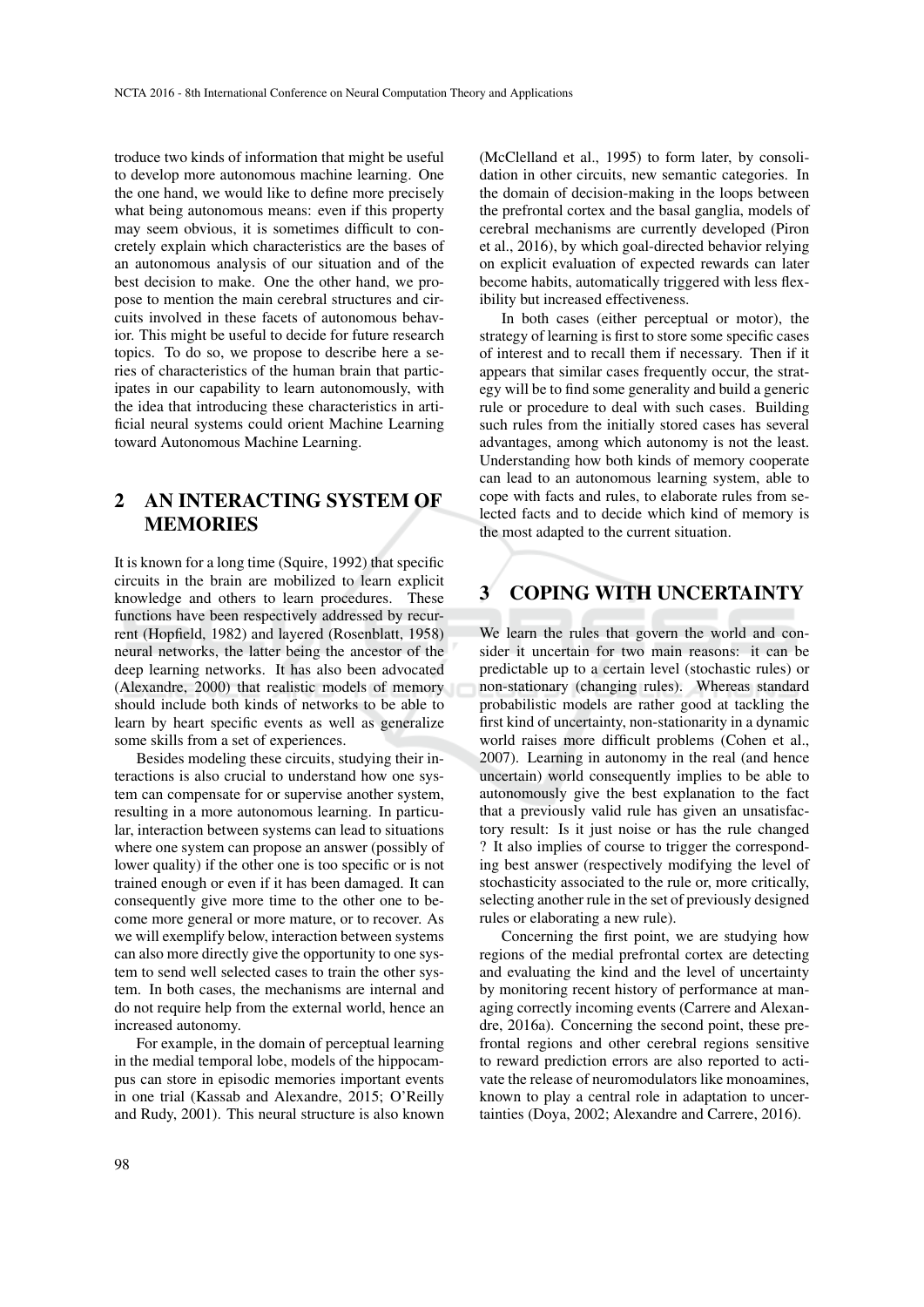Acetylcholine has been reported to be an important factor in case of stochasticity (Yu and Dayan, 2005) and has been modeled as increasing the signal-to-noise ratio in the sensory cortex (Pauli and O'Reilly, 2008) and promoting learning about the context (Carrere and Alexandre, 2015). We have also recently studied the role of noradrenaline in unstationary environments (Carrere and Alexandre, 2016b) and have proposed a biologically-inspired model, proposing that the balance between exploration and exploitation of sensory cues associated to a rule can be modified by the action of noradrenaline on critical cerebral regions. Similarly, the tonic level of dopamine has been reported as increasing when an unstationary environment is detected and as modifying the balance between exploration and exploitation of motor aspects of the rule (Humphries et al., 2012). Altogether, the brain can be presented as a system able to autonomously detect the level of uncertainty and to autonomously modify the way to exploit and update previously acquired rules or to design new rules, with the help of neuromodulators, seen as a meta-learning system modifying hyperparameters of learning algorithms (Doya, 2002).

# 4 DEFINING GOALS BY EMBODIMENT AND EMOTIONAL LEARNING

One major difference between artificial and natural learning systems is that the latter ones can autonomously detect and define their goals in the surrounding environment. This is important to choose what to learn and to orient attentional systems accordingly. Instead of learning from a corpus prepared offline, learning is made online and adapted to what has happened during the behavior. In addition, if learning is centred on cues that are important for the agent, like mates, preys or predators, the agent will be probably more efficient than if learning is made from a randomly sampled corpus.

The ability to detect ones goals is due to several ingredients. First our body itself tells us by interoception (Craig, 2003) what is good or bad for us; what must be searched or avoided. It is consequently important for a really autonomous learning agent not only to have a model of the brain with classical cognitive functions related to perception, learning, attention or deliberation but also to feed that model with information coming from a substrate corresponding to the body, including sensors for pain and pleasure.

In the cerebral system, the perceptive system

is pre-wired to automatically detect biologicallysignificant aversive and appetitive (emotional) stimuli and to trigger pavlovian reflexes (Kim et al., 2013). Subsequently, pavlovian learning will allow to anticipate these stimuli by the detection of predictive stimuli that will in turn trigger preparatory behavior (Cardinal et al., 2002). All these stimuli are key targets for attentional processing and correspond to the main goals organizing the behavior. Learning to detect them automatically is consequently important for autonomy, since attentional and learning systems will be fed by an over-representation of these meaningful examples, in contrast to artificial systems that only learn from a stereotyped and artificially prepared corpus. It is consequently important to propose models implementing these pavlovian mechanisms (Krasne et al., 2011; Carrere and Alexandre, 2015) and also the effects of Pavlovian responses onto the body and the neuromodulatory system (Carrere and Alexandre, 2016b).

## 5 MOTIVATION AND SELF-EVALUATION

Specifying relations between the brain and the body is also an opportunity to introduce physiological needs, fundamental to consider internal goals in addition to external goals evoked above. Indeed, it is important for an agent to learn autonomously, as one of its major constraints is to survive by monitoring some internal variables within vital bounds. One of its primary goals will be to elaborate and select behaviors that help controlling these variables, which can be done in autonomy and not by obeying a supervising system. It is consequently required that the critical internal variables be perceived, carefully processed and participate to decision making: They are undoubtly key cues for an organization of behavior decided in full autonomy.

Such a consideration is also the basis for renewed approaches regarding reinforcement learning. Indeed an important aspect of autonomous decision making is to be able to adapt the behavior as a compromise between external goals (what should be searched and avoided) and internal goals (what are the current needs), whereas classical reinforcement learning generally relies on optimizing a simple scalar representing an abstract reward, artificially given in some situations. To progress in that aim, it is fundamental to better understand how internal and external goals (motivational and emotional cues) are combined in decision making (Zahm, 1999; Mannella et al., 2013; Kolling et al., 2016).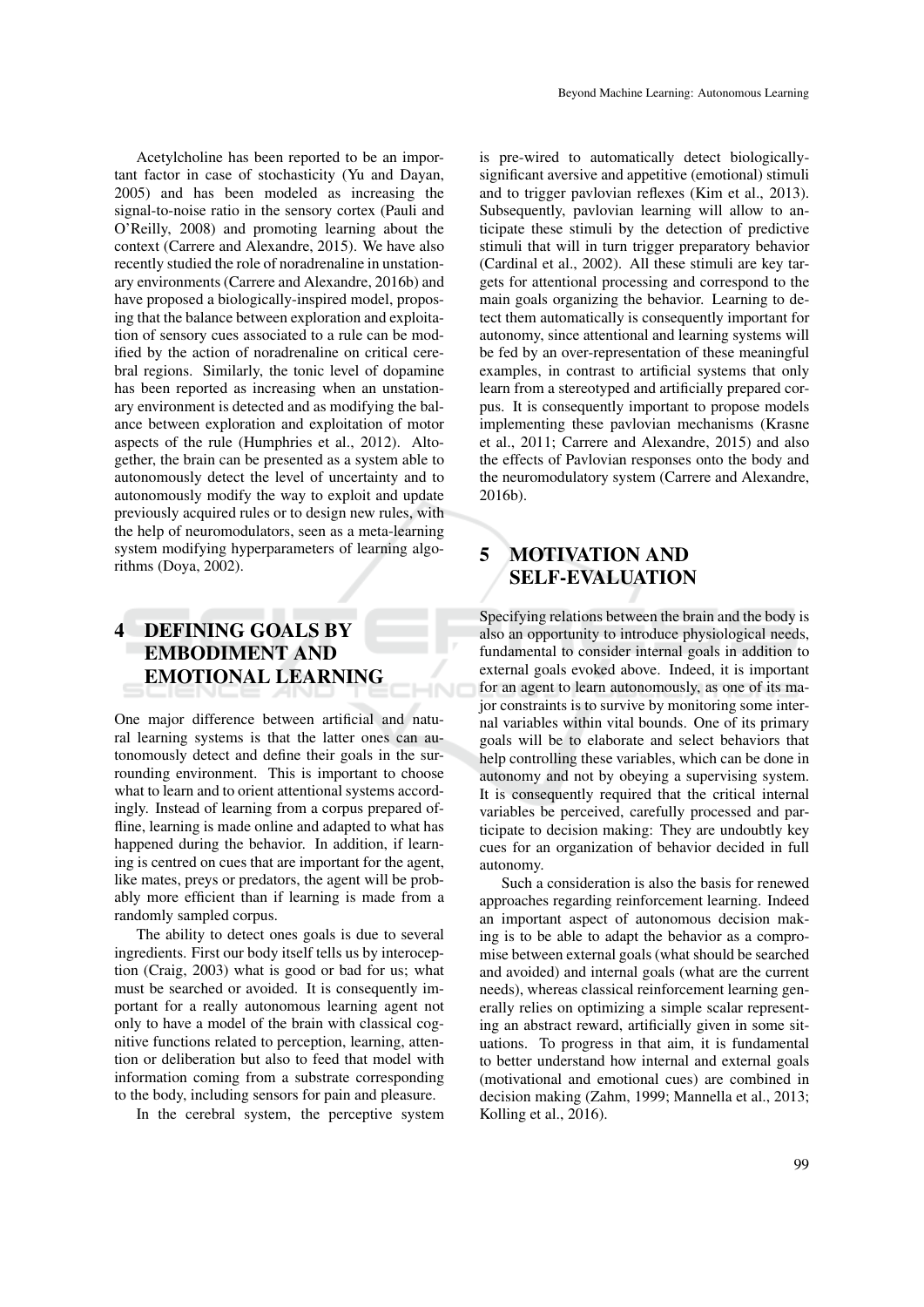In humans, another important source of information for learning autonomously is based on selfevaluation of the performances. Not only this information can recommand what to learn but, more importantly, it can orient the behavior to explore situations that are best adapted to current expertise and give what is called intrinsic motivations (Oudeyer et al., 2007). It is noticeable that both motivation and self-evaluation processing are central in cognitive control (Koechlin et al., 2003) and reported to be located in the anterior part of the prefrontal cortex, that should be consequently critical targets for future researches, particularly to understand how behavioral rules are elaborated and selected from self-evaluation in the prefrontal cortex (Badre, 2008; Donoso et al., 2014).

### 6 DISCUSSION

In this position paper, we have first noticed that natural and artificial learning systems differ because, whereas the latter ones are high level specialists in a restricted and artificially sampled domain, the former ones are rather characterized by their intrinsic adaptability to any situation and their capacity to update their knowledge and skills accordingly. Basically, this refers to the function of learning in living systems. Their primary goal is to survive and breed in an unknown environment. As their environment is generally too complex and changing to only consider pre-wired behavioral rules, their knowledge and skills must evolve and adapt to what is perceived internally and externally.

Of course, even in living agents, a part of the adaptation can be dictated during epigenesis by external resources, like genes or social and educational environments, but, most of the time, this adaptation must be done in autonomy and is the main goal of learning processes. In this paper, we have consequently set the focus on autonomy, seen as a primary ingredient of learning and we have explored more precisely several characteristics that, we believe, are the way autonomy can be expressed during learning. In short, we propose that autonomous learning is made easier because our different systems of memory can interact and exchange information, because we are able to estimate the kind of uncertainty we are facing and to propose the suitable adaptation, because we can perceive important noxious and positive events in the environment and inside our body, learn to predict them and build the underlying behavioral rules to optimize in some way their occurrence or avoidance.

We have also mentioned the hypothetized under-

lying cerebral circuitry for each of these mechanisms and have reported modeling efforts to better understand them. Importantly, we think that these models are important not only for computational neuroscience but also for Machine Learning. Transfering these principles to classical learning algorithms would endow them with more autonomy, which is critical in a context where it is more and more aimed at integrating an Artificial Intelligence in autonomous agents and interfaces.

Up to now, we have only enumerated a list of characteristics, whereas an essential goal for a real autonomy would be to integrate all of them in an agent, corresponding to a physically identified and separated entity, thrown in an unknown environment with the recommendation to survive and no subsequent help.

In this perspective, we have recently designed a software platform (Denoyelle et al., 2014) where an autonomous agent with an artificial body can explore an unknown virtual world. The platform is designed in such a way that the characteristics of the agent's body and of the environment can be easily specified and long lasting experiments can be run to evaluate its survival performances. The main challenge is now to integrate more and more sophisticated versions of the mechanisms evoked above to better understand how they interact and how a viable Autonomous Machine Learning framework can be defined. We are also presently experimenting that, beyond Machine Learning, this numerical testbed is also a precious simulation tool for our medical and neuroscientist colleagues.

#### REFERENCES

- Alexandre, F. (2000). Biological Inspiration for Multiple Memories Implementation and Cooperation. In *In V. Kvasnicka P. Sincak, J. Vascak and R. Mesiar, editors, International Conference on Computational Intelligence*.
- Alexandre, F. and Carrere, M. (2016). Modeling neuromodulation as a framework to integrate uncertainty in general cognitive architectures. In Steunebrink, B., Wang, P., and Goertzel, B., editors, *Artificial General Intelligence: 9th International Conference, AGI 2016, New York, NY, USA, July 16-19, 2016, Proceedings*, pages 324–333. Springer International Publishing.
- Badre, D. (2008). Cognitive control, hierarchy, and the rostrocaudal organization of the frontal lobes. *Trends in Cognitive Sciences*, 12(5):193–200.
- Cardinal, R. N., Parkinson, J. A., Hall, J., and Everitt, B. J. (2002). Emotion and motivation: the role of the amygdala, ventral striatum, and prefrontal cortex. *Neuroscience & Biobehavioral Reviews*, 26(3):321–352.
- Carrere, M. and Alexandre, F. (2015). A pavlovian model of